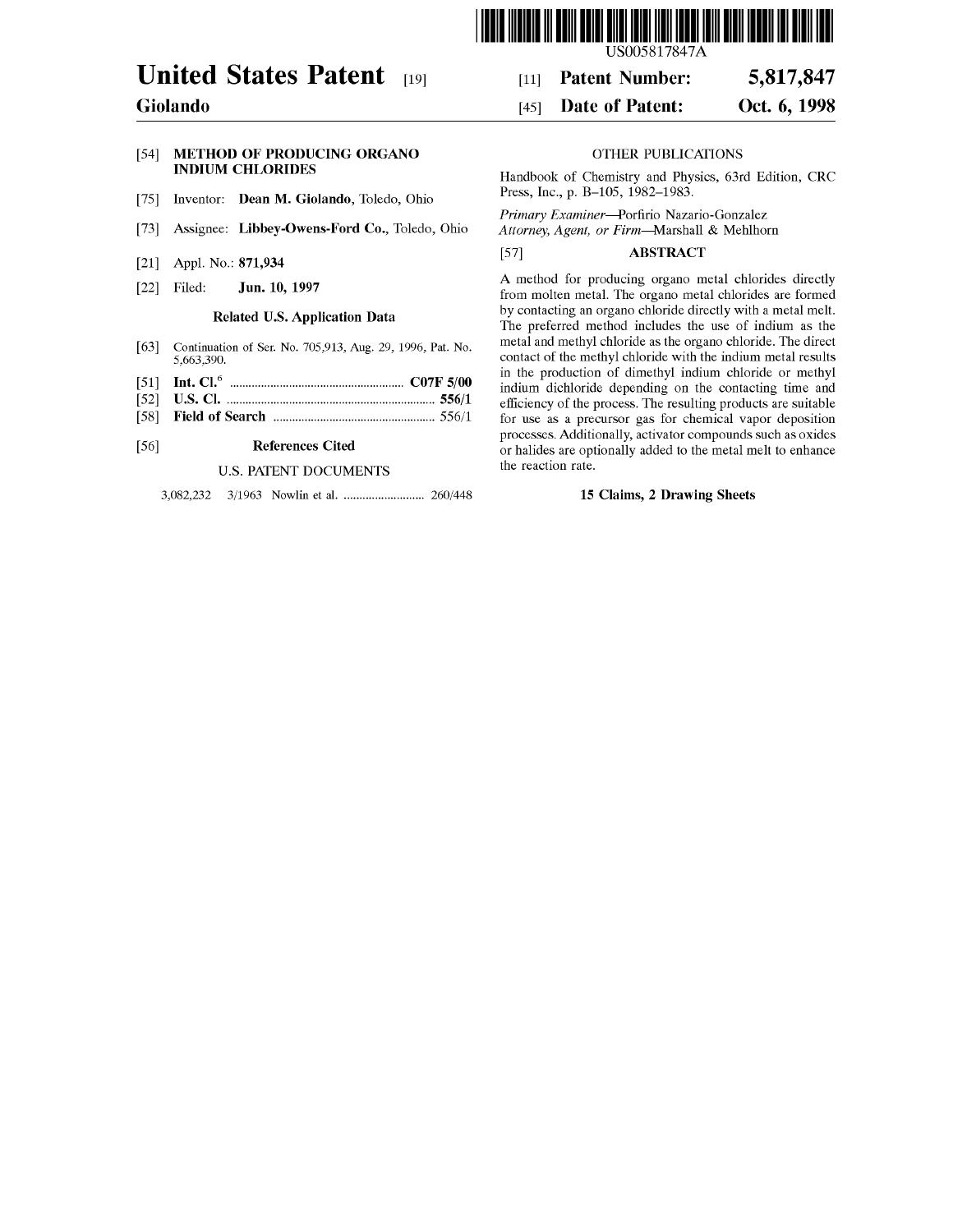

**FIG- 1**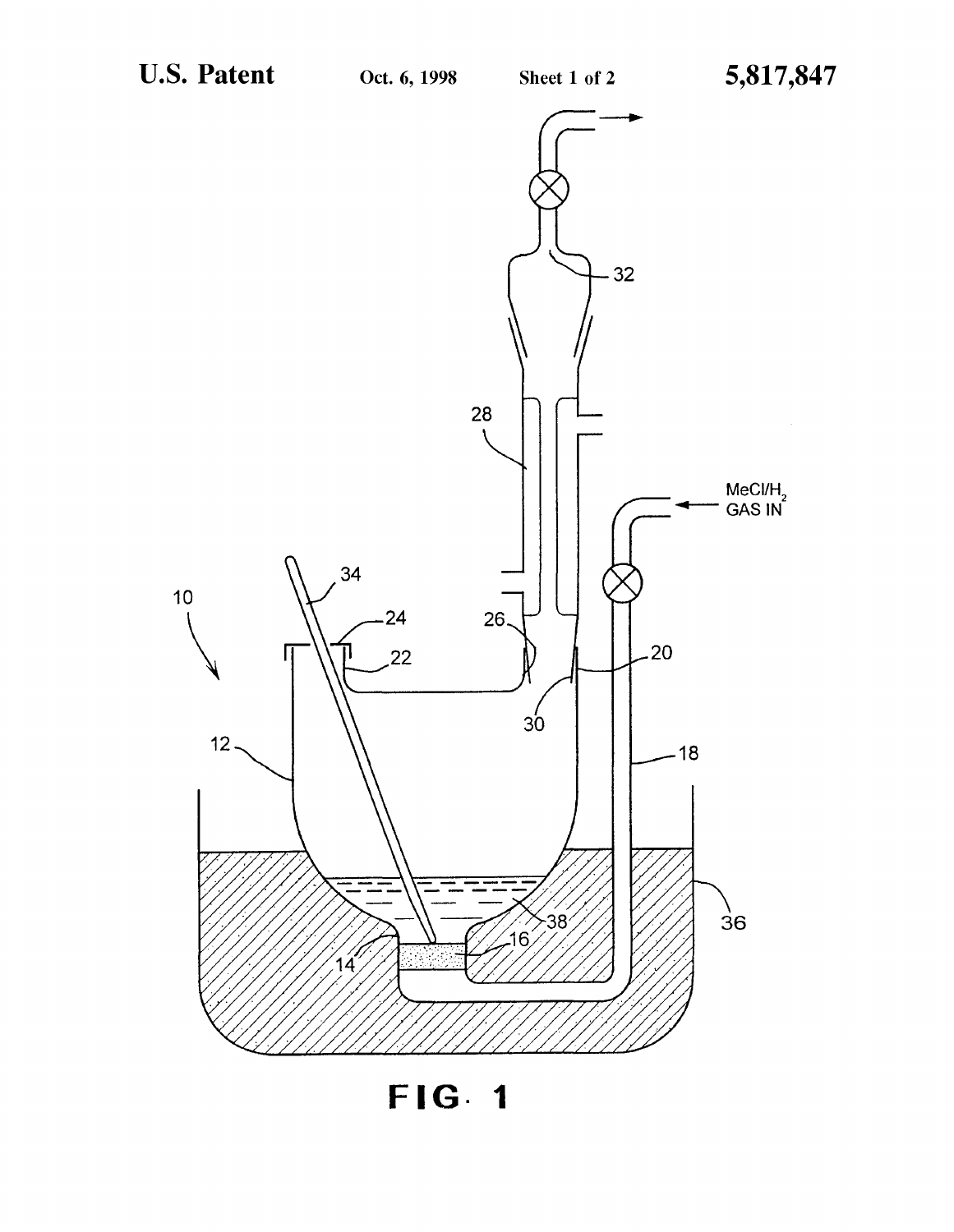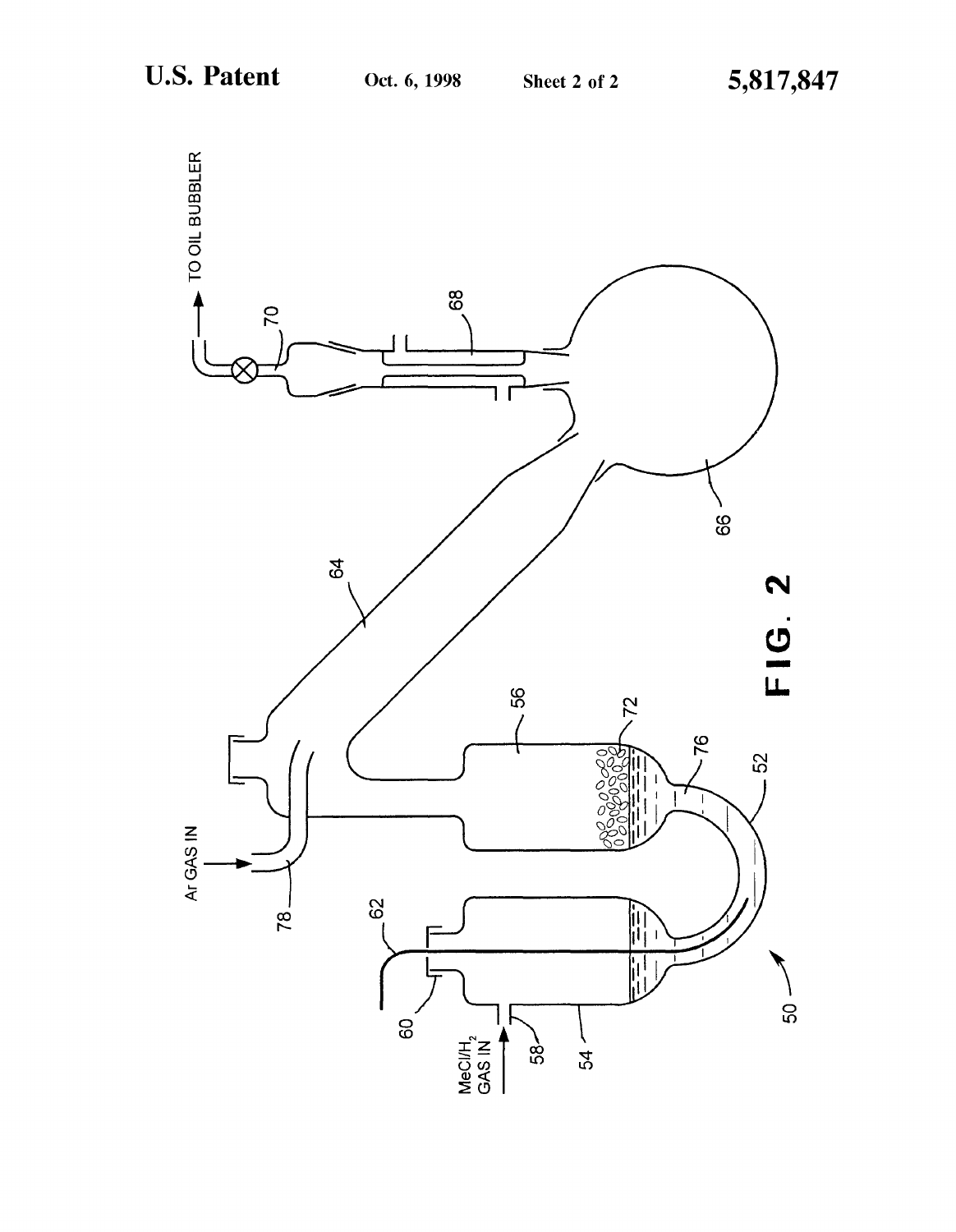# **METHOD OF PRODUCING ORGANO INDIUM CHLORIDES**

This application is a continuation of application Ser. No. 08/705,913, filed Aug. 29, 1996, now U.S. Pat. No. 5,663, 5 390.

#### BACKGROUND OF THE INVENTION

## 1. Field of the Invention

This invention relates to a method for producing organo  $10$ metal chlorides directly from a molten metal. More particularly, this invention relates to a method for producing organo indium chlorides by contacting an organo chloride with an indium metal melt to form an organo indium chloride. The direct contact of the organo chloride with the indium metal melt results in the production of either diorgano indium chloride or organo indium dichloride depending on the contacting time and efficiency of the process. Additionally, activator compounds are optionally added to the metal melt to enhance the reaction rate. Gallium metal is 20 also suitable for use with the inventive method for forming organo gallium chlorides.

2. Summary of Related Art

Organo metal chlorides are organo-metallic compounds that dissociate under pyrolytic reaction conditions. The dissociation permits the use of the compounds as a source for metal in chemical vapor deposition processes. Thus, the organo metal chlorides, particularly organo indium chlorides, are desirable for use as precursors in chemical vapor deposition processes for laying down metal oxide or doped metal oxide films or coatings onto substrates. Additionally, the deposition rates of indium oxide, or doped indium oxides, through the use of organo indium chlorides as precursors, are higher than other conventional indium precursors. The higher deposition rates are desirable for applying coatings on substrates, such as a continuous glass ribbon in a float glass production process. Higher deposition rates result in thicker coatings on the substrate which correspond to improved energy attenuation properties for the  $40$  coated article.

Conventional methods of producing organo indium chlorides generally involve either ligand exchange or alkylation of an indium compound to form the desired organo indium halide. The noted techniques require the use of solvents or  $_{45}$ pyrophoric compounds which result in additional processing or separation steps to obtain the desired organo indium chloride. Additionally, the known techniques for producing organo indium chlorides possess relatively long reaction times. *Gmelin Handbook of Inorganic and Organometallic* <sup>50</sup> melt to form an organo indium chloride in a form suitable for *Chemistry: In, Organoindium Compounds* l, 8th Edition; Wolfgang Petz, Ed.; Springer-Verlag, Berlin: 1991.

organo indium chlorides are produced through alkylation of indium trichloride with an alkyl lithium compound. This indium chlorides. The reaction is generally carried out in a solvent of diethyl ether, benzene, or toluene for about 1 to 2 days under agitation. Upon completion of the reaction, the desired organo indium chloride is separated through subli-

An additional method of producing organo indium chlorides involves ligand exchange between indium trichloride and trialkyl indium, a pyrophoric compound. The reaction is carried out in ether, benzene, or toluene and provides quantitative yields in less than 6 hours.

Additionally, *Comprehensive Organometallic Chemistry,*  eds. Geoffrey Wilkinson; F. Gordon A. Stone; Edward W.

Abel, Pergamon Press, Oxford, 1982, vol. I, chp.7. discloses that indium metal, in general, reacts slowly with alkyl bromides or iodides. The reaction rate is enhanced when activated indium metal is utilized. The activation of the metal is accomplished by reacting indium trichloride with potassium in solution. The mixture is refluxed under nitrogen for four to six hours yielding a finely divided black metal powder. The powder reacts with the noted alkyl halide to form dialkyl indium bromide or iodide.

Thus, known methods of producing organo indium chlorides require alkylation or ligand exchange processes. The reactions are typically carried out in a solvent and therefore, require additional processing or separation steps to recover the desired organo indium chloride. The conventional meth-<sub>15</sub> ods also require extended reaction times. Activators may also be added to the indium metal to enhance the reaction process with halides. However, conventional indium activators involve compounds that result in additional processing steps to enhance the recovery of the desired organo metal halide.

It would be an advantage to produce an organo indium chloride directly from indium metal using an organo chloride as the organo group source. The direct synthesis of an organo indium chloride from indium metal would eliminate the use of pyrophoric compounds or the production of organo indium chlorides in a form that does not require additional solvents, processing, or separation techniques. Furthermore, it would be advantageous to develop a method with significantly reduced reaction times over those required 30 with conventional organo indium chloride processes. The direct synthesis of organo indium chlorides from an indium metal melt would therefore improve the economics of producing the compounds over known processes.

It would also be advantageous to utilize an activator in the 35 indium metal melt during the direct synthesis of organo indium chlorides. An activator would accelerate the reaction rate of the organo indium chloride from the indium melt.

It would be a further advantage to utilize an activator that would regenerate within the indium metal melt once the generation of organo indium chloride is initiated. The regeneration of an activator enhances the continuation of the reaction with the addition of fresh reactants, but without adding additional activators.

#### **SUMMARY OF THE INVENTION**

In accordance with the present invention, there is provided a novel method of producing organo indium chlorides by contacting an organo chloride directly with an indium metal melt. The organo chloride reacts with the indium metal use as a precursor gas for chemical vapor deposition processes. The method results in the production of a diorgano indium chloride or organo indium dichloride.

The method of the present invention is carried out in a is typically the most used procedure for generating organo  $55$  reaction vessel containing a metal melt. A vaporous organo source, such as methyl chloride, is injected into the indium metal melt wherein the components react to form an organo indium chloride. The resulting organo indium chloride compound is directed away from the reaction vessel and recovmation. 60 ered. The type of organo indium chloride which results is dependent upon the contacting time of the organo chloride with the indium melt. For instance, lower contacting times will result in the formation of organo indium dichloride. Increased contacting times will produce diorgano indium 65 chloride.

> The reaction of the present inventive method is enhanced through the addition of an activator to the indium metal melt.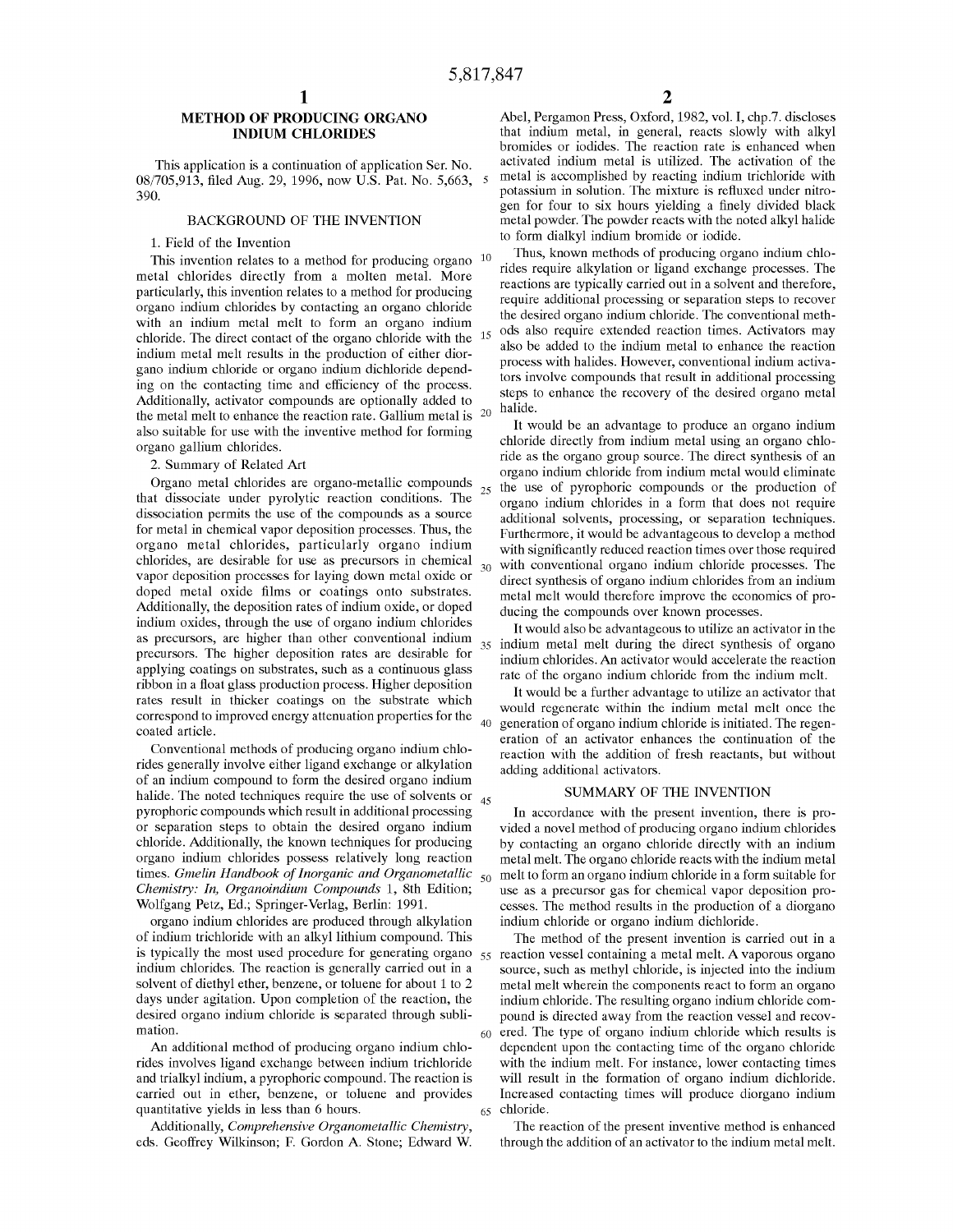The activator increases the reaction rate of the organo chloride with the indium metal. Suitable activators include various halide and oxide compounds.

It is an object of the present invention to produce an organo indium chloride by contacting an organo chloride directly with an indium metal melt. The direct synthesis of organo indium chlorides from an indium melt enables the recovery of the desired compound without requiring the use of solvents during the reaction and without the need for additional separation steps in the process. Furthermore, the method of the present invention uses reaction components that are abundant and non-pyrophoric.

It is also an object of the present invention to provide a process for the direct synthesis of an organo indium chloride that possesses reduced reaction times over the known organo indium chloride formation processes. The duration of the reaction of the present inventive method is significantly reduced over the known prior art processes. The reduced reaction times enable the continuous production of organo indium chlorides.<br>and the community, the organo source may include other organo indium chlorides.

activator in the production of an organo indium chloride from an indium metal melt. An activator enhances the

reaction rate of the indium metal with the organo chloride.<br>It is also an object of the present invention to utilize an activator that is regenerated in the indium melt. The regeneration of the activator facilitates the continuous production of the desired organo indium chloride at an enhanced rate by addition of the limiting reactant, indium metal, while con- $_{30}$ tinuously injecting the organo chloride into the melt.

#### **BRIEF DESCRIPTION OF THE DRAWINGS**

The above, as well as other advantages of the present invention, will become readily apparent to those skilled in <sup>35</sup> the art from the following detailed description of a preferred embodiment when considered in the light of the accompanying drawings in which:

FIG. 1 is a schematic view of a laboratory apparatus suitable for demonstrating the method of the present inven-  $40$ tion in accordance with Examples I-IV and Predictive Example I; and

FIG. 2 is a schematic view of a laboratory apparatus suitable for use in practicing the present invention in accor-<br>dance with Example V.

### **DETAILED DESCRIPTION OF THE PREFERRED EMBODIMENT**

In accordance with the method of the present invention, it  $_{50}$ has been discovered that organo indium chloride compounds may be formed directly from an indium metal melt by direct contact with an organo chloride. The method, in general, utilizes the flow of a vaporous organo chloride through an indium metal melt wherein the reaction between the com- $_{55}$  Or ponents results in the formation of the desired organo indium  $2In+4MeCl+H_2\rightarrow2InMeCl_2+2MeH$ chloride compound. The method is suitable for forming diorgano indium chloride or organo indium dichloride or mixtures thereof.

indium as the metal for formation of the melt. The organo indium chloride compounds produced from the inventive method provide a suitable metal source for forming indium oxide coatings. For example, indium is a desirable metal used in the formation of metal oxides on glass substrates 65 because of the enhanced spectral, electrical, and energy attenuation properties it imparts to a coated article.

However, gallium metal may be suitable for use with the present method for the formation of organo gallium chlorides.

The organo source utilized in the inventive method is 5 generally an organo chloride. The preferred compound is methyl chloride for the formation of dimethyl indium chloride or methyl indium dichloride. Methyl chloride is provided as a vapor for use in the present method. The vaporous reactant is generally bubbled through the indium metal melt 10 in the reaction vessel. Other organo chlorides that are more reactive toward indium metal are suitable for use with the present method to provide organo indium chloride compounds. For example, organo chlorides could include ethyl chloride, propyl chloride, neopentyl chloride, 15 chloromethyltrimethylsilane, chlorotrifluoromethane, or chlorobenzene. Some of the organo chlorides may be liquids at room temperature. Thus, conventional vaporizing techniques may be utilized to place the organo chloride in the proper phase for use in the present inventive process.

It is a further object of the present invention to utilize an halides such as an organo bromide or iodide. Although the noted compounds may be more costly than the preferred organo chlorides, they are suitable for forming organo indium halides in accordance with the inventive method. The organo group in the organo halide compound may include groups similar to those previously disclosed for the organo chloride sources.

> Additionally, hydrogen may be added to the organo chloride stream as a reducing agent. Hydrogen accelerates the reduction of both the indium and organo chloride, thus resulting in improved reaction rates. Hydrogen is present in the organo chloride at about 5 mole percent to about 60 mole percent. The preferred hydrogen content of the mixed organo chloride/hydrogen vapor stream is about 10 mole percent. The principal feature of the reducing agent is the reaction with an indium halide functional group in the melt in order to produce a volatile halide product and indium in a lower oxidation state. Thus, reducing agents stronger than hydrogen are suitable for use in the present inventive method. For example, trimethylsilane, dichlorosilane, ethylene, or acetylene may be used as reducing agents.

The reaction between the indium metal melt and the preferred methyl chloride results in the formation of either dimethyl indium chloride or methyl indium dichloride. The product formed is dependent upon the contacting time of the organo chloride with the indium metal. Shorter contacting times result in more methyl indium dichloride. Longer contacting time produces more of the dimethyl indium 50 chloride. Thus, the reaction between the indium metal melt and methyl chloride is indicated as follows:

 $2In+4MeCl+H<sub>2</sub>\rightarrow2InMe<sub>2</sub>Cl+2HCl$ 

In accordance with the present invention, an activator is optionally included with the indium metal melt to enhance The method of the present invention is intended to utilize 60 the reaction rate. The activator is melted with the metal to assist in initiating the reaction between the metal and the organo chloride. In general, the activator may include various halides or oxides. The halides can include  $Cl_2$ , HCl,  $InCl<sub>3</sub>, FeCl<sub>3</sub>, (PtCl<sub>4</sub>)<sup>2</sup>$ ,  $PdCl<sub>2</sub>$ . The oxide activators include  $In_2O_3$ ,  $TiO_2$ ,  $NiO2$ ,  $Fe_2O_3$ . The function of the activator is to react with the indium metal to generate a sub-valent reactive indium species. Thus, other metal halides or metal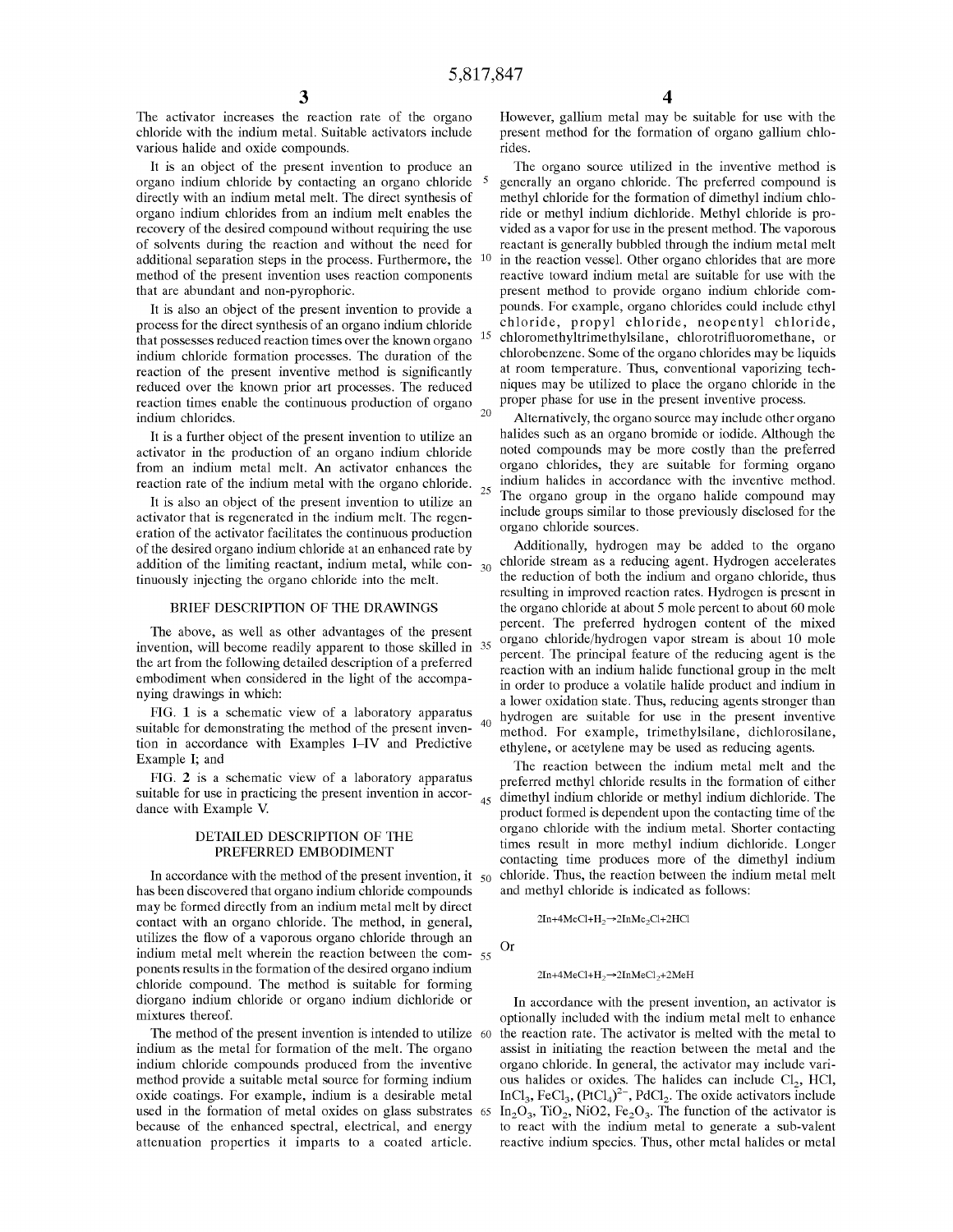oxides that are capable of forming sub-valent indium species in the melt are suitable for use with the present invention.

In accordance with the present inventive method, the preferred activators are those which contain indium, such as  $InCl<sub>3</sub>$  or  $In<sub>2</sub>O<sub>3</sub>$ . The indium containing activators are preferred because they regenerate in the melt. Therefore, the continuous addition of an activator is not necessary once the melt is formed and the reaction is initiated.

The activators are melted directly with the indium metal at about 5 mole percent to about a 50 mole percent to form 10 the melt. The preferred activator composition is about ten mole percent.

The inventor proposes the following theory regarding the chemical reaction that may take place. However, the inventor does not wish to limit the invention to just this possible 15 explanation, and therefore offers it merely as an aid to understanding the results of the present inventive process.

During the heating of the indium metal and the activator, a melt is formed. The inventor proposes that, upon heating, the indium metal is reducing the halide or oxide compounds to generate sub-valent indium compounds ( $\text{In}^I$  or  $\text{In}^I$ ) as indicated by:

#### $2In+InCl<sub>3</sub>\rightarrow 3"InCl"$

The reaction is performed in excess indium and usually <sup>25</sup> proceeds near the melting point of indium (159° C.). At this point, the inventor believes, a fairly facile reaction occurs between the  $MeCl/H$ <sub>2</sub> and the sub-valent indium compounds. The initial reaction is probably an oxidative addition of MeCl across an  $In<sup>I</sup>$  metal center to generate methyl  $30$ indium dichloride, which undergoes a transformation to  $[InMe2]$ [InCl<sub>4</sub>] as illustrated below:

# "In Cl"+ MeCl $\rightarrow$  In Me2Cl $\leftarrow$   $\rightarrow$  [In Me2][InCl<sub>4</sub>]

Upon heating, the  $[InMe2][InCl<sub>4</sub>]$  complex may decompose  $35$ to dimethyl indium chloride and  $InCl<sub>3</sub>$ . The  $InCl<sub>3</sub>$  can then react with excess indium to reform the reactive sub-valent group, as indicated below:

 $\left[\text{InMe2}\right]\left[\text{InCl}_4\right] \rightarrow \text{InMe2Cl+InCl}_3$ 

 $2In+InCl<sub>3</sub>\rightarrow 3"InCl"$ 

In operation, the method of the present invention is carried out in a conventional reaction vessel that permits the formation of the indium melt and the contacting of the organo chloride with the melt. The vaporous organo chloride is generally introduced at the bottom of the vessel and permitted to bubble through the melt in order for the reaction of the present invention to occur. However, other conven- coated article. tional means enabling vapor/liquid contact may be suitable 50 for practicing the method of the present invention.

For the continuous production of organo indium chlorides, the vessel must also provide an appropriate means to withdraw the resulting organo indium chloride and thus permit the continuous production of the desired compound. 55 The organo indium chloride is then recovered downstream from the vessel. Additionally, to permit continuous production the vessel must have an inlet means for the introduction of additional indium metal, which is the limiting reactant in the present invention. The flask had a 2.5 cm diameter neck the present inventive method.

The preferred method of the present invention is initiated in the reaction vessel wherein the indium and activator are heated to form a red indium metal melt. The red liquid generally is formed around 240° C. The melt is generally maintained during the reaction between about 240° C. to 65 about 350° C., and preferably between about 280° C. and about 300° C.

Upon formation of the melt, the preferred methyl chloride, and optionally hydrogen, is bubbled through the melt wherein the reaction of the present invention takes place. The contacting time between the vapor and the melt 5 impacts which form of organo indium chloride is produced. A methyl indium dichloride is evolved with contacting times no more than about 0.5 seconds. Longer contacting times in the range of about 10 seconds or greater produce the dimethyl indium chloride. Contacting times between the two ranges will result in a mixture of organo indium chloride compounds.

The recovery of the organo indium chloride is accomplished downstream of the reaction vessel. The organo indium chloride is preferably recovered in the vapor phase. However, system limitations involved in given recovery processes and equipment may result in the condensation and further solidification of the desired organo indium chloride compound. Conventional recovery equipment or vessels are suitable for practicing the present invention. Additionally, argon gas, or other inert gases, may be utilized to convey or sweep the desired organo indium chloride compounds into a recovery vessel.

Additionally, the recovery of the desired organo indium chlorides may be enhanced by the utilization of a polar aprotic solvent to place the organo indium chloride into solution. For instance, ethyl acetate may be utilized as a solvent to sweep solidified organo indium chlorides from the recovery vessel. Furthermore, polar aprotic solvents are suitable for conveying the organo indium chlorides to a vaporizer in a chemical vapor deposition process. Thus, the use of a polar aprotic solvent not only assists in the recovery and collection of the desired organo indium chlorides, but also places the material in a desirable form for use in a chemical vapor deposition process.

The organo indium chlorides resulting from the present inventive method are suitable for use as precursor gases for laying down indium oxide coatings, or doped indium oxide coatings, through conventional chemical vapor deposition processes. Moreover, the use of dimethyl indium chloride 40 significantly increase the deposition rate of indium oxide coatings over other known indium precursor gases. For example, the use of dimethyl indium chloride results in deposition rates in the order of 800 Angstroms per second versus 20 Angstroms per second with other known indium precursor gases. In a float glass production process, the higher deposition rates result in thicker coatings on the substrate. The thicker coating corresponds to enhanced spectral, electrical, and energy attenuation properties for the

The following examples, which constitute the best mode presently contemplated by the inventor for practicing the present invention, are presented solely for the purpose of further illustrating and disclosing the present invention, and are not to be construed as a limitation on the invention:

#### EXAMPLE I

FIG. **l** depicts a 0.500 Lround flask **12** which was utilized as a lab scale reaction vessel **10** in practicing the method of 60 **14** at the bottom within which a 1 cm thick course sintered glass frit **16** was attached. The bottom necked portion **14** of the flask **12** was attached to a gas inlet tube **18.** The flask **12**  had two necked openings **20,22** on the upper portion. One necked opening **20** served as a gas outlet **26.** The second opening **22** was covered with a rubber septum **24.** Approximately 40 grams of indium metal and 3.5 grams indium trichloride were added to the reaction vessel **10** above the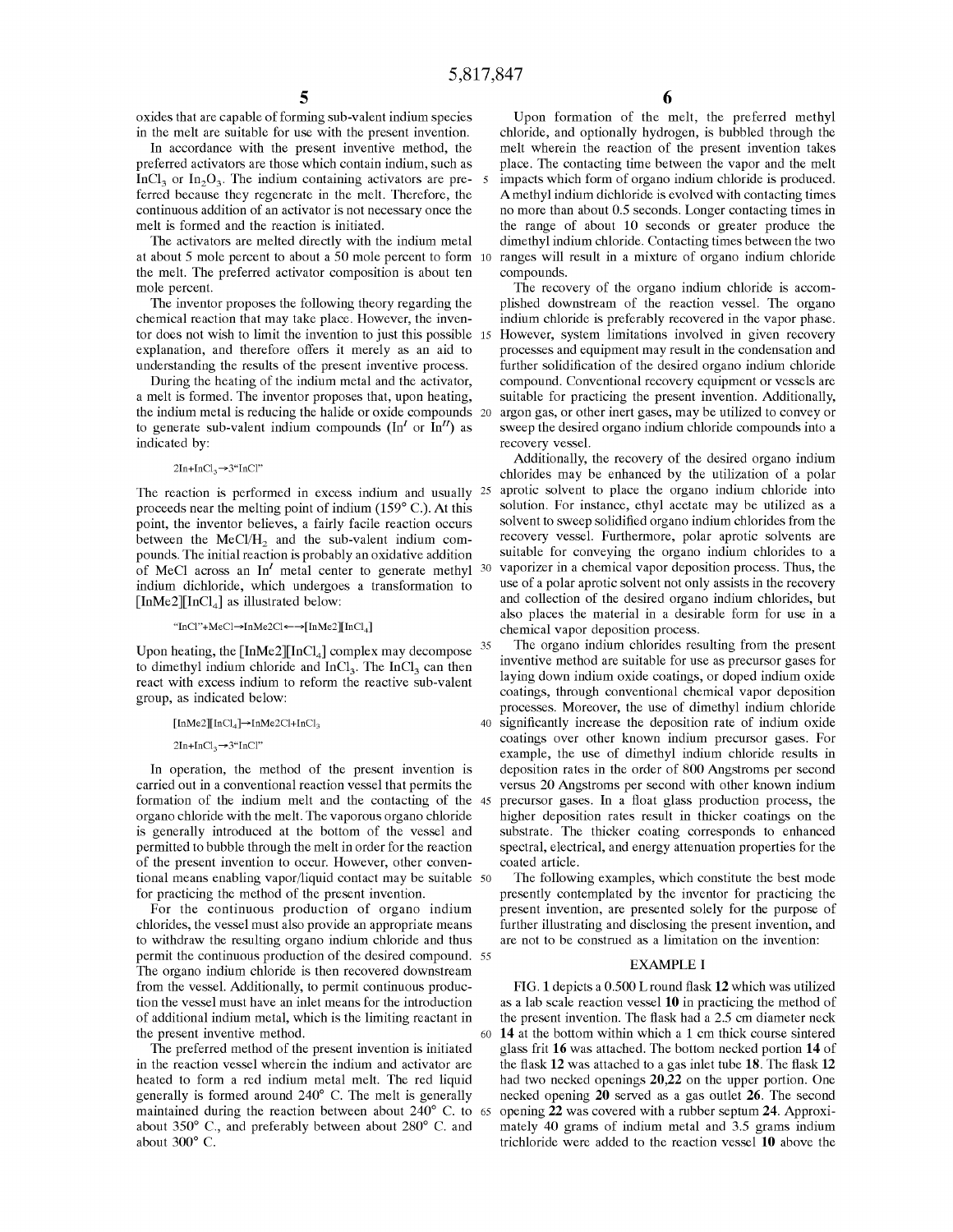glass frit **16.** The reaction vessel **10** was then fitted with a water cooled condenser **28** which had an inlet **30** and outlet **32** at opposing ends. The condenser **28** was connected to the gas outlet **26** of the reaction vessel **10. A** thermometer **34**  was passed through the rubber septum **24** and placed in 5 contact with the frit **16.** An oil bubbler (not shown) was attached to the gas outlet **32** on top of the condenser by tubing to detect the flow of vapor from the reaction vessel **10.** Additionally, a bubbler (not shown) was attached to a gas supply at the gas inlet tube **18** at the bottom of the reaction <sup>10</sup> vessel **10.** The gas inlet tube **18** was utilized to deliver the organo chloride reactant to the reaction vessel **10.** 

The lower portion of the reaction vessel **10** was placed into a sand bath **36** such that the level of sand was approximately 5 cm above the glass frit 16. The sand bath tempera- <sup>15</sup> ture was controlled to maintain the desired melt temperatures. The indium metal and indium trichloride melt **38** was heated above the indium metal melting point to about 240° C. wherein a reaction between the indium and indium trichloride occurred to produce a red liquid. Methyl chloride 20 and a separate mixture of 5% hydrogen in argon were brought into the reaction vessel **10** through the gas inlet tube **18.** The methyl chloride vapor stream was first directed into the reaction vessel so that the gas very gently bubbled through the melt **38.** An equivalent stream of 5% hydrogen 25 in argon was then added to the methyl chloride vapor stream.

After approximately 5 minutes, white crystals began to grow on the cooler portions of the reaction vessel. The temperature of the melt was increased to about 290° C. wherein a white crystalline material formed very rapidly on the cooler portions of the reaction vessel. After 12 hours, the reaction vessel 10 was cooled to about 21<sup>°</sup> C. and then taken into a dry box. The product was removed by inverting the reaction vessel and scraping the material from the inner walls of the flask **12.** Approximately 42 grams of dimethyl indium chloride were recovered from the reaction vessel. The product was confirmed as dimethyl indium chloride through proton **NMR** spectroscopy and by melting point comparisons to known samples.

### EXAMPLE II

The same procedure as described in Example I was generally duplicated in this Example. The reaction vessel utilized in Example I contained some residual activated  $_{45}$ indium metal, as a solid, in the vessel. The reaction vessel was charged with an additional 40 grams indium metal. The indium metal was heated to 280° C. and then the combined methyl chloride, hydrogen, and argon vapor stream was chloride was formed on the cooler portion of the reactor. Approximately 51 grams of dimethyl indium chloride was recovered from the reaction vessel. The composition was confirmed through proton **NMR** spectroscopy and through melting point comparison with a known dimethyl indium  $55$ chloride sample.

### EXAMPLE III

The same procedure described in Example I was carried out in this Example with the exception of the use of a reaction vessel with a larger neck **14** to support the use of a 7.7 cm diameter frit. Approximately 5 grams of indium metal and about 0.5 grams of indium trichloride were charged to the reaction vessel and heated. At about 300° C., a red melt formed that did not completely cover the frit. A 65 vaporous stream of methyl chloride 5% hydrogen in argon were gently bubbled through the melt for 5 hours. The

reactor was cooled and the white crystalline product was removed to afford 6.6 grams of methyl indium dichloride as confirmed with the same method described in Example I.

#### EXAMPLE IV

The same procedure as described in Example I was generally duplicated in the present Example. Twenty grams of indium metal was charged to the reaction vessel 10 and heated beyond its melting point. At about 300° C., chlorine gas was gently bubbled through the molten indium metal for approximately 5 minutes affording a red melt. Methyl chloride and 5% hydrogen in argon were bubbled through the melt for 6 hours. A white crystalline dimethyl indium chloride was formed in the reaction vessel. Approximately 15 26 grams of product was recovered from the reactor and confirmed as dimethyl indium chloride through spectroscopy and melting point comparison tests.

# EXAMPLE V

FIG. **2** depicts a lab scale reaction vessel **50** suitable for practicing the method of the present invention. The reaction vessel **50** included a U-tube **52,** having a 10 mm inner diameter and about 7 cm in length. The U-tube **52** was utilized to connect two cylindrical vessels **54,56.** Each of the cylindrical vessels **54,56** were 8 cm in height and 4 cm in diameter. One of the cylindrical vessels **54** had a gas inlet **58**  connected to a gas supply (not shown). **A** septum **60** was placed over an opening in the cylindrical vessel **54** through <sup>30</sup>which a thermocouple wire **62** was positioned to measure the temperature of the indium metal melt. The opposing cylindrical vessel **56** was fitted at the top with an outlet tube **64** having a 15 cm length and a 3 cm diameter. The outlet tube **64** was angled downward at an approximately 45° angle and connected to a 0.5 liter flask **66** at the opposing end. **A**  35 condenser **68,** having an outlet **70,** was connected to the flask **66.** The outlet **70** of the condenser **68** was connected to an oil bubbler (not shown).

Within an argon atmosphere dry box, a mixture of 10  $_{40}$  grams of indium and 0.5 grams of indium trichloride were added to the reaction vessel **50.** The cylindrical vessel **56**  connected to the outlet tube **64** was filled with glass helices **72** (Scientific Glass, model number J-121, Helices ½6 inch id), at approximately one-fourth of the volume of the vessel. <sup>45</sup>The reaction vessel **50** and the outlet tube **64** were wrapped with heating tape (not shown) and brought to 290° C., resulting in the formation of a red indium melt **76.** 

bubbled through the melt. White crystalline dimethyl indium 50 **58** so that the gas mixture gently bubbled through the indium Methyl chloride and a mixture of 5% hydrogen in argon were brought into the reaction vessel **50** through the gas inlet melt **76.** Within three minutes, a white crystalline product began to collect in the 0.5 flask **66. A** slow stream of argon was passed through the outlet tube at a gas inlet **78** to assist the movement of white crystalline product to the 0.5 L flask. After 3.5 hours the gas mixture stopped bubbling through the indium melt due to the small amount remaining in the reactor. The reactor was cooled and then taken into an argon atmosphere dry box. The product was collected and tested with the same techniques indicated in Example I to afford 9.6 grams of dimethyl indium chloride.

# PREDICTIVE EXAMPLE I

A 0.500 L round flask is utilized as a reaction vessel in practicing the method of the present invention. The reaction vessel is set up in accordance with Example I and as illustrated in FIG. 1. Approximately 40 grams of gallium metal and 3.5 grams of gallium trichloride are added to the